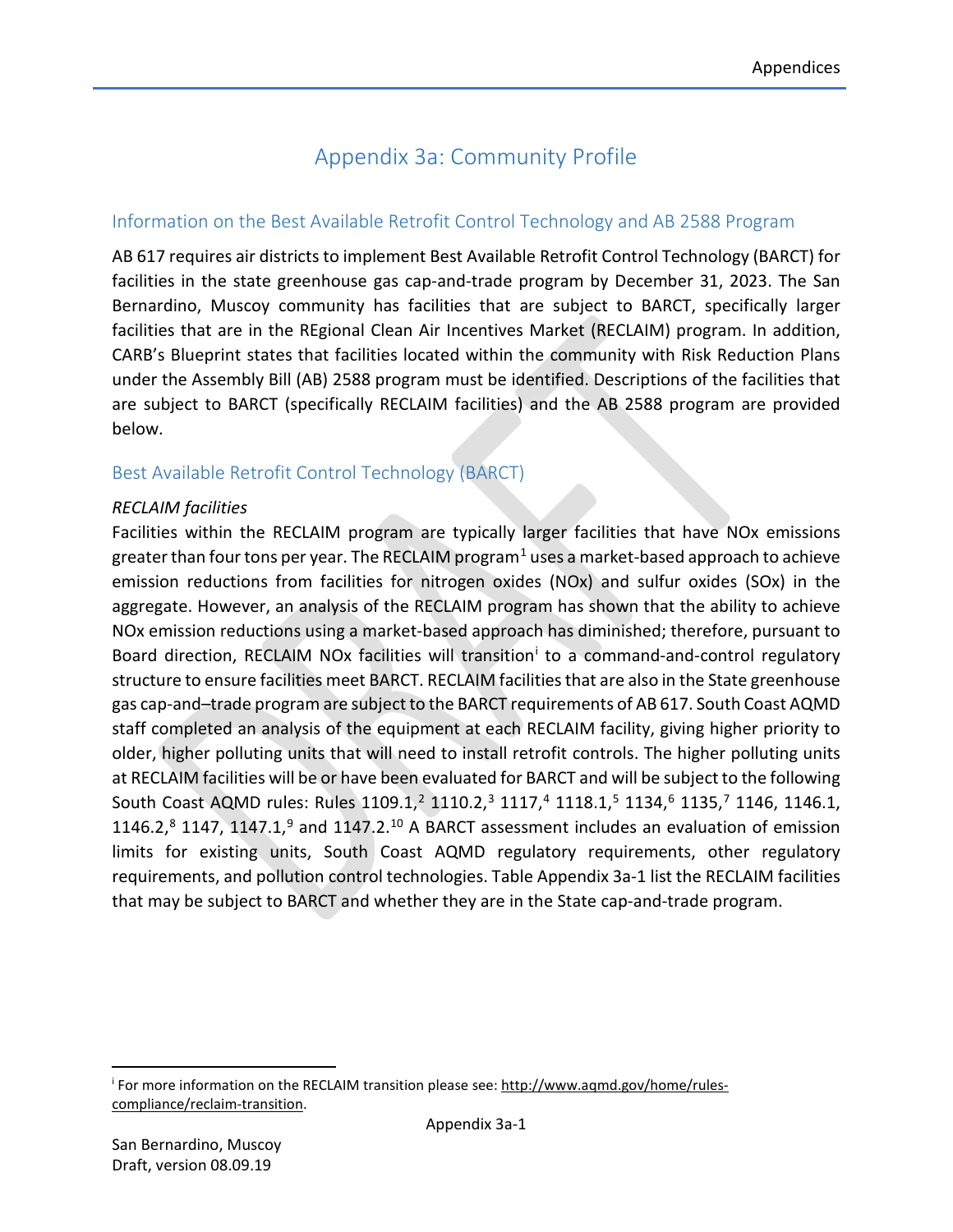## Table Appendix 3a-1: List of NOx RECLAIM facilities within the San Bernardino, Muscoy community

| <b>RECLAIM Facility Name</b> | <b>Facility Address</b>                                | Cap-and-<br><b>Trade Facility</b><br>(Yes/No) |
|------------------------------|--------------------------------------------------------|-----------------------------------------------|
| MARS PETCARE U.S., INC.      | 2765 LEXINGTON WAY SUITE 400,<br><b>SAN BERNARDINO</b> | No.                                           |

#### *Non-RECLAIM facilities*

As a result of the BARCT assessment conducted for RECLAIM facilities, some equipment at non-RECLAIM facilities will also be affected and will be required to meet BARCT NOx emissions. The BARCT assessment is still currently being conducted for a number of rules and the list of affected non-RECLAIM facilities that may be subject to additional requirements is being developed.

#### AB 2588 Program

The AB 2588 Program<sup>[11](#page-3-0)</sup> is a statewide program that requires air districts to establish emissions inventory of air toxics from individual facilities.<sup>[ii](#page-1-0)</sup> The AB 2588 program is implemented in South Coast AQMD through Rule  $1402$  – Control of Toxic Air Contaminants from Existing Sources<sup>[12](#page-3-1)</sup> which requires certain facilities to conduct Health Risk Assessments to assess the health risk (long-term versus short-term) to the surrounding community. Facilities are required to submit Health Risk Assessments<sup>[13](#page-3-2)</sup> based upon the toxicity and volume of toxic air contaminants released within proximity to potential receptors (e.g., hospitals, residences, work sites). Depending on the risk, facilities may be required to do public notices and hold a public meeting. If a facility is determined to exceed the significant risk level, as determined by each air district, they are required to reduce this risk by submitting a Risk Reduction Plan (RRP).<sup>[14](#page-3-3)</sup> The RRP outlines what measures (e.g., high-efficiency particulate air (HEPA) filters) the facility will incorporate to reduce their risk. (Some facilities may be subject to the AB 2588 program, but do not exceed the action risk threshold and therefore are not required to submit a RRP.) Some facilities may also choose to voluntarily reduce their risk by submitting a voluntary RRP (VRRP). [iii](#page-1-1) If a facility has an approved VRRP, the risks will be reduced below the voluntary risk threshold. Table Appendix 3a $2^{iv}$  $2^{iv}$  $2^{iv}$  shows facilities within the San Bernardino, Muscoy community that are currently in the AB 2588 program in the South Coast AQMD. This table includes the facility name, location address, and the most recent status under the AB 2588 program. Facilities in the AB 2588 program without

<span id="page-1-0"></span>ii The South Coast AQMD's AB 2588 Program incorporates the requirements of the state AB 2588 program, as well as additional and/or more stringent requirements.

<span id="page-1-1"></span>iii Some facilities may have submitted applications for a VRRP; however, if the facility is found to be already under the voluntary risk threshold, no further reduction measures are required.

<span id="page-1-2"></span>iv Facilities listed in the table are reducing risk or in the process of reducing risk.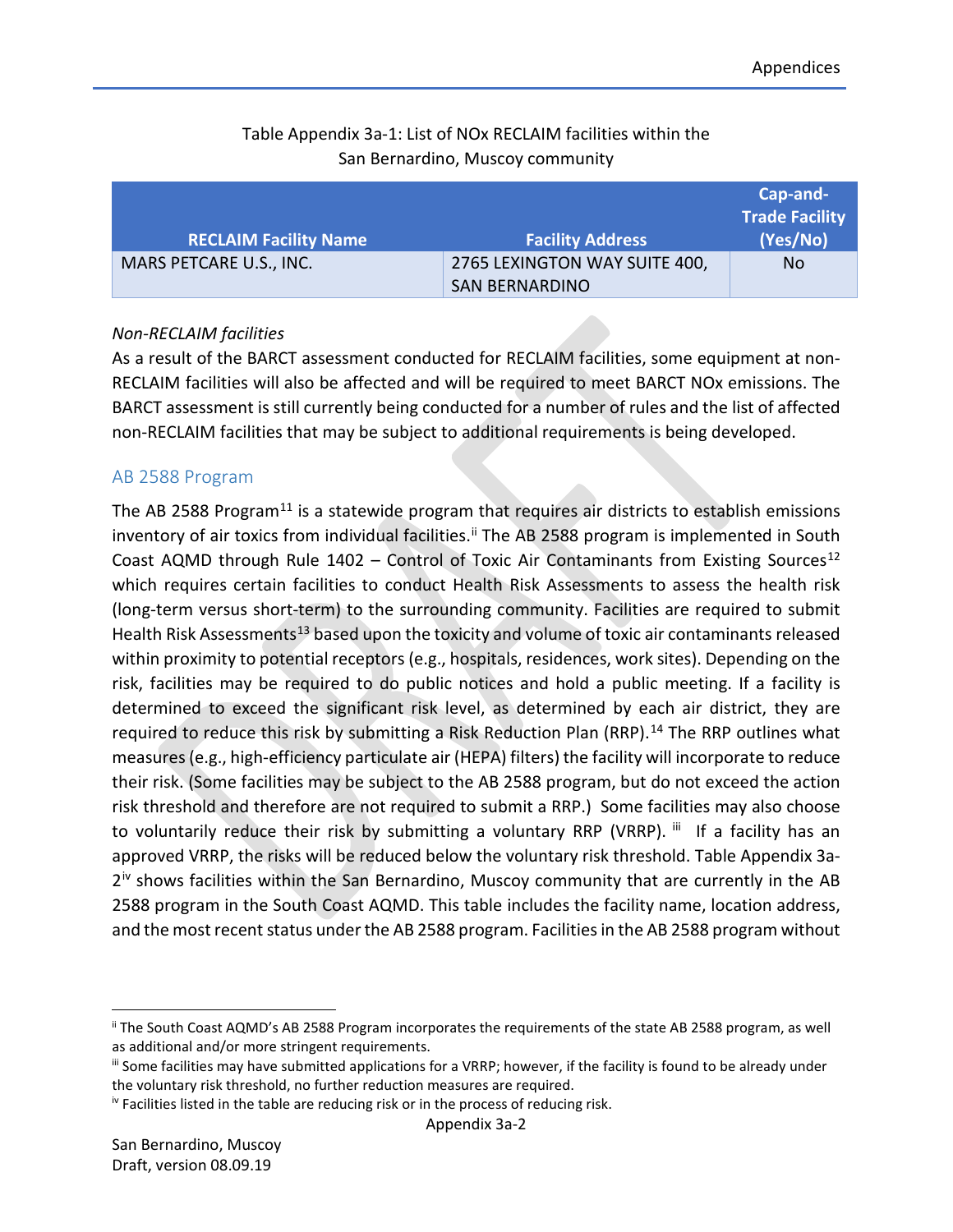<span id="page-2-7"></span>a RRP or VRRP will ha[v](#page-2-10)e the prioritization level (High, Intermediate, or Low)<sup>v</sup> and what year the prioritization was conducted listed as the status. Prioritization is based on reporting every four years.

Table Appendix 3a-2: List of facilities in the AB 2588 program within the San Bernardino, Muscoy community

<span id="page-2-8"></span>

| <b>Facility Name</b>  | <b>Facility Address</b> | <b>Status within the AB 2588 Program</b> |
|-----------------------|-------------------------|------------------------------------------|
| <b>ST. BERNARDINE</b> | 2101 N WATERMAN         | Prioritization from 2017 - Intermediate  |
| <b>MEDICAL CENTER</b> | AVE, SAN                |                                          |
|                       | <b>BERNARDINO</b>       |                                          |
| <b>CALMAT CO</b>      | 2400 W HIGHLAND         | Prioritization from 2017 - Low           |
|                       | AVE, SAN                |                                          |
|                       | <b>BERNARDINO</b>       |                                          |

#### <span id="page-2-9"></span>References

 $\overline{\phantom{a}}$ 

- <span id="page-2-0"></span>1 . South Coast AQMD, RECLAIM, [http://www.aqmd.gov/home/programs/business/business-detail?title=reclaim,](http://www.aqmd.gov/home/programs/business/business-detail?title=reclaim) Accessed July 29, 2019.
- <span id="page-2-1"></span>2. South Coast AQMD, PR 1109.1: Refinery Equipment, [http://www.aqmd.gov/home/rules-compliance/rules/scaqmd-rule-book/proposed](http://www.aqmd.gov/home/rules-compliance/rules/scaqmd-rule-book/proposed-rules%231109.1)[rules#1109.1,](http://www.aqmd.gov/home/rules-compliance/rules/scaqmd-rule-book/proposed-rules%231109.1) Accessed July 29, 2019.
- <span id="page-2-2"></span>3. South Coast AQMD, PAR 1110.2: Emissions from Gaseous and Liquid-Fueled Engines, [http://www.aqmd.gov/home/rules-compliance/rules/scaqmd-rule-book/proposed](http://www.aqmd.gov/home/rules-compliance/rules/scaqmd-rule-book/proposed-rules%231110.2)[rules#1110.2,](http://www.aqmd.gov/home/rules-compliance/rules/scaqmd-rule-book/proposed-rules%231110.2) Accessed July 29, 2019.
- <span id="page-2-3"></span>4. South Coast AQMD, Rule 1117: Emissions of Oxides of Nitrogen from Glass Melting Furnaces, [http://www.aqmd.gov/docs/default-source/rule-book/reg-xi/rule-1117.pdf,](http://www.aqmd.gov/docs/default-source/rule-book/reg-xi/rule-1117.pdf) Accessed July 30, 2019.
- <span id="page-2-4"></span>5. South Coast AQMD, PR 1118.1: Control of Emissions from Non-Refinery Flares, [https://www.aqmd.gov/home/rules-compliance/compliance/r1118-1,](https://www.aqmd.gov/home/rules-compliance/compliance/r1118-1) Accessed July 29, 2019.
- <span id="page-2-5"></span>6. South Coast AQMD, PAR 1134: Emissions of Oxides of Nitrogen, [http://www.aqmd.gov/home/rules-compliance/rules/scaqmd-rule-book/proposed](http://www.aqmd.gov/home/rules-compliance/rules/scaqmd-rule-book/proposed-rules%231134)[rules#1134,](http://www.aqmd.gov/home/rules-compliance/rules/scaqmd-rule-book/proposed-rules%231134) Accessed July 29, 2019.
- <span id="page-2-6"></span>7. South Coast AQMD, PAR 1135: Emissions of Oxides of Nitrogen from Electricity Generating Facilities, [http://www.aqmd.gov/home/rules-compliance/rules/scaqmd](http://www.aqmd.gov/home/rules-compliance/rules/scaqmd-rule-book/proposed-rules%231135)[rule-book/proposed-rules#1135,](http://www.aqmd.gov/home/rules-compliance/rules/scaqmd-rule-book/proposed-rules%231135) Accessed July 29, 2019.

<span id="page-2-10"></span>v Facilities designated as high priority are required to submit Heath Risk Assessments to assess the risk to their surrounding community. Facilities ranked as Intermediate priority are required to submit a complete toxics inventory once every four years. Facilities ranked as low priority are exempt from reporting.